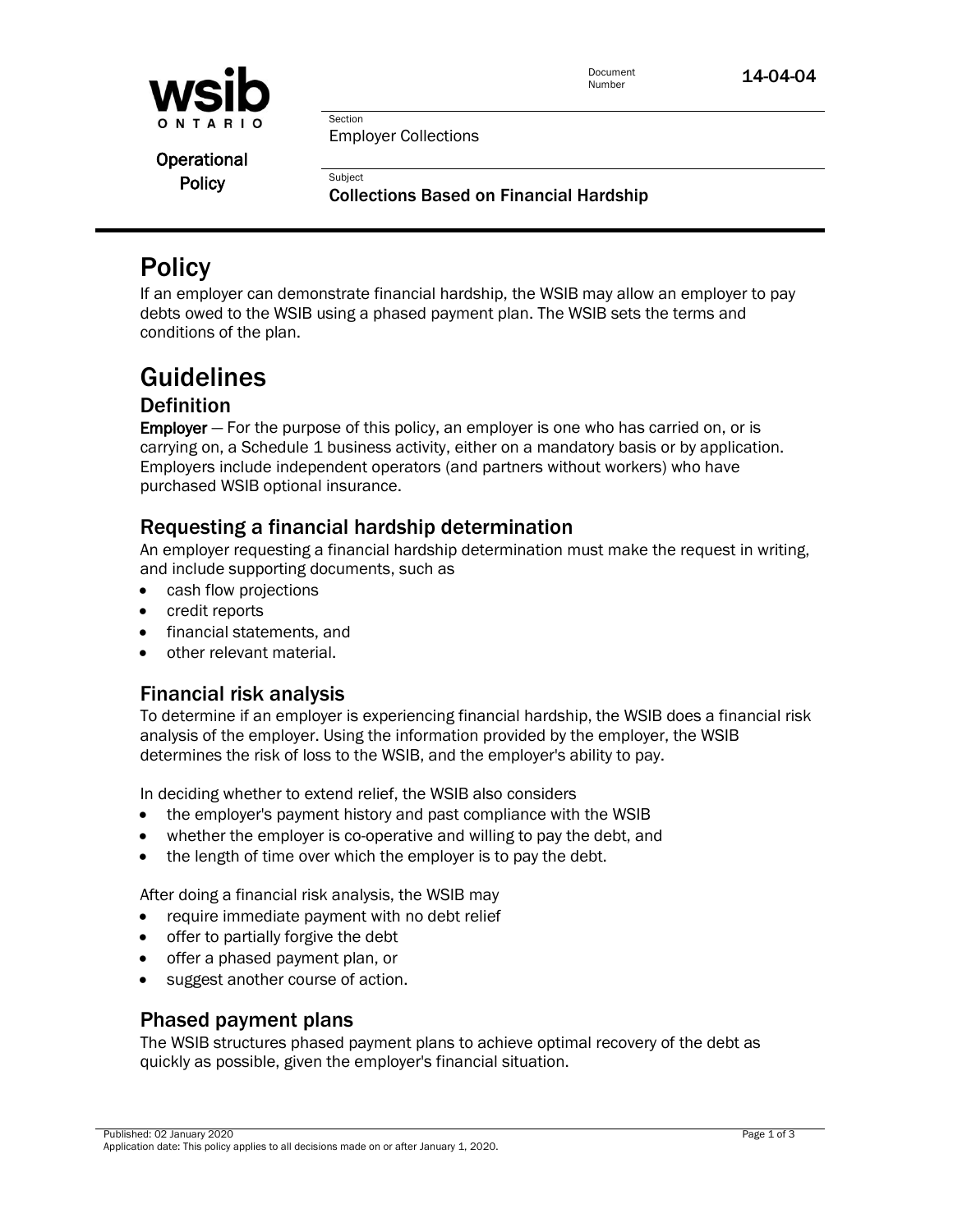

Document

Employer Collections

Section

**Subject** 

**Operational Policy** 

#### Collections Based on Financial Hardship

All plans are based on an agreement made by the employer (the owner, partner, or authorized executive officer of the employer) and a representative of the WSIB. The employer commits to a plan that the WSIB determines to be reasonable. The WSIB confirms the plan in writing.

#### Contents of a plan

A plan may include

- the employer's total debt, including all non-compliance interest and/or charges, experience rating surcharges, outstanding premiums including any premium adjustments, and other charges
- the manner in which the employer is to make payments
- how much the employer is to pay, and frequency of payment
- security on the debt
- the consequences of defaulting on the plan
- notice that the WSIB has the right to perform ongoing reviews of the plan
- notice that ongoing premiums are paid as they become due or as agreed within the plan, and/or
- notice that any lump sum payments the employer presents in place of, or in addition to, the regular payments to the plan, may result in the plan's renegotiation.

#### Renegotiating a plan

The WSIB reserves the right to renegotiate the plan if an employer

- intends to dispose or is disposing of assets
- becomes insolvent or is subject to bankruptcy proceedings
- is subject to collection action by another creditor (e.g., a seizure of assets)
- may not be able to pay according to the plan because of a worsening financial situation
- experiences an improved financial situation
- requests a Clearance Certificate (see 14-02-04, Clearance Certificates), and/or
- requests a Purchase Certificate (see 14-02-03, Purchase Certificates).

#### Defaulting on a plan

If an employer defaults on a plan, the WSIB may require full payment of the debt immediately. If the amount is not paid, the WSIB may escalate collection action by, for example,

- realizing any security held by the WSIB
- filing a writ of seizure and sale (see 14-04-03, Writs of Seizure and Sale)
- executing an already filed writ of seizure and sale, and/or
- holding the employer responsible for the full cost of any new claim(s) occurring from the first day the employer's account was overdue.